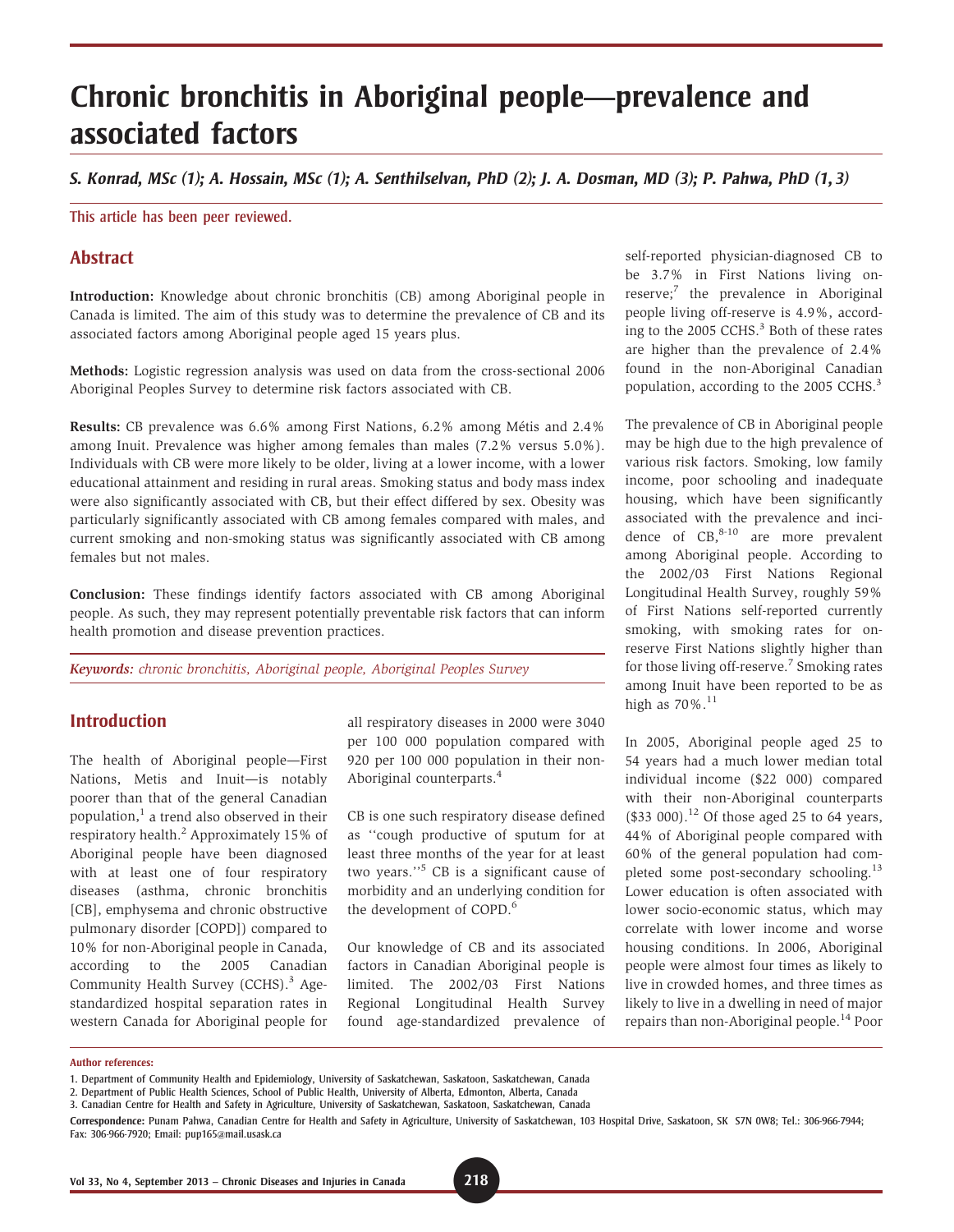housing conditions are often associated with damp and mould, which may lead to adverse respiratory outcomes.<sup>2</sup>

We carried out a descriptive study to assess the relationship between demographic, environmental and population characteristics and CB. To date, the determinants of CB among Aboriginal people in Canada have not been well established. Thus, the objective of this study was to confirm the prevalence (crude and adjusted) of CB and determine its associated factors in off-reserve Canadian Aboriginal people aged 15 years and older.

## **Methods**

#### Study population and data source

The Aboriginal Peoples Survey (APS) 2006 is a national cross-sectional survey conducted from October 2006 through March 2007 by Statistics Canada in partnership with Aboriginal organizations.<sup>15</sup> This is the third time that Statistics Canada has administered the APS, the first being in 1991 and the second in 2001. The target population of this survey was off-reserve First Nations, Métis and Inuit people living in urban, rural and northern locations throughout Canada. A multi-stage sampling design was used to select and collect data from all the provinces. Details of this sampling design can be found elsewhere.<sup>15</sup> Briefly, a target sample was created based on responses to four screening questions in the 2006 Census long form that indicated that the respondents had Aboriginal ancestors and/or identified as North American Indian and/or Métis and/or Inuit and/or had treaty or registered Indian status and/or had Indian Band membership. The sample was then divided according to domains of estimation, based on Aboriginal identity, age groups and geographical regions. A random sample was then selected within each domain of estimation. The APS included information on Aboriginal identity and ancestry, education, language, labour activity, income, health, communication technology, mobility, housing and family background. There were a total of 48 921 participants, with a response rate of 80.1%. Data were collected via self-

TABLE 1 Characteristics of Aboriginal people<sup>a</sup> ( $\geq$  15 years) stratified by self-reported chronic bronchitis, 2006, Canada ( $N = 48921$ )

|                                      | Chronic Bronchitis, % |           | OR (95% CI)            |
|--------------------------------------|-----------------------|-----------|------------------------|
|                                      | <b>Yes</b>            | <b>No</b> |                        |
| Demographic characteristics          |                       |           |                        |
| Ethnicity                            |                       |           |                        |
| North American Indian                | 6.57                  | 93.43     | 1.00                   |
| <b>Métis</b>                         | 6.19                  | 93.81     | $0.93(0.79-1.11)$      |
| Inuit                                | 2.38                  | 97.62     | $0.35(0.25-0.47)$      |
| <b>Sex</b>                           |                       |           |                        |
| Male                                 | 5.00                  | 95.00     | 1.00                   |
| Female                               | 7.20                  | 92.80     | $1.47(1.23 - 1.76)$    |
| Age, years                           |                       |           |                        |
| $15 - 19$                            | 2.67                  | 97.33     | 1.00                   |
| $20 - 24$                            | 3.12                  | 96.88     | $1.17(0.73 - 1.86)$    |
| $25 - 34$                            | 3.70                  | 96.30     | $1.40(0.95 - 2.06)$    |
| $35 - 44$                            | 6.12                  | 93.88     | $2.38(1.67 - 3.38)$    |
| $45 - 54$                            | 9.09                  | 90.91     | $3.64$ $(2.57 - 5.17)$ |
| $\geq 55$                            | 10.06                 | 89.94     | $4.07(2.83 - 5.86)$    |
| <b>Marital status</b>                |                       |           |                        |
| Legally married                      | 6.85                  | 93.15     | 1.00                   |
| Never married                        | 4.28                  | 95.72     | $0.61(0.50 - 0.74)$    |
| Divorced or widowed                  | 10.59                 | 89.41     | $1.61(1.30-2.00)$      |
| <b>Environmental characteristics</b> |                       |           |                        |
| Number of persons per household      |                       |           |                        |
| $\geq 5$                             | 4.08                  | 95.92     | 1.00                   |
| $3 - 4$                              | 5.32                  | 94.68     | $1.34(1.01-1.71)$      |
| $\leq$ 2                             | 8.22                  | 91.78     | $2.11(1.63 - 2.72)$    |
| Location of residence <sup>b</sup>   |                       |           |                        |
| Urban                                | 6.61                  | 93.39     | 1.00                   |
| <b>Rural</b>                         | 5.19                  | 94.81     | $0.77$ $(0.66 - 0.91)$ |
| Geographical area                    |                       |           |                        |
| <b>Territories</b> <sup>c</sup>      | 1.85                  | 98.15     | 1.00                   |
| <b>British Columbia</b>              | 4.95                  | 95.05     | $2.78(1.94 - 3.98)$    |
| Prairies <sup>d</sup>                | 4.96                  | 95.04     | 2.78 (2.05-3.78)       |
| Ontario                              | 9.05                  | 90.95     | 5.31 (3.82–7.37)       |
| Quebec                               | 6.89                  | 93.11     | $3.95(2.75 - 5.66)$    |
| Atlantic <sup>e</sup>                | 7.44                  | 92.56     | $4.29(3.08 - 5.97)$    |
| Socio-economic status                |                       |           |                        |
| <b>Educational attainment</b>        |                       |           |                        |
| University completed                 | 3.93                  | 96.07     | 1.00                   |
| Some university                      | 6.82                  | 93.18     | $1.78(1.31 - 2.43)$    |
| High school completed                | 5.29                  | 94.71     | 1.36 (0.94-1.98)       |
| Less than high school                | 6.95                  | 93.05     | $1.82(1.33 - 2.49)$    |
| Yearly income, \$                    |                       |           |                        |
| $\geq 100000$                        | 2.69                  | 97.31     | 1.00                   |
| 80 000-99 999                        | 3.88                  | 96.12     | $1.46(1.01-2.09)$      |
| 60 000-79 999                        | 5.71                  | 94.29     | 2.19 (1.58-3.02)       |

Continued on the following page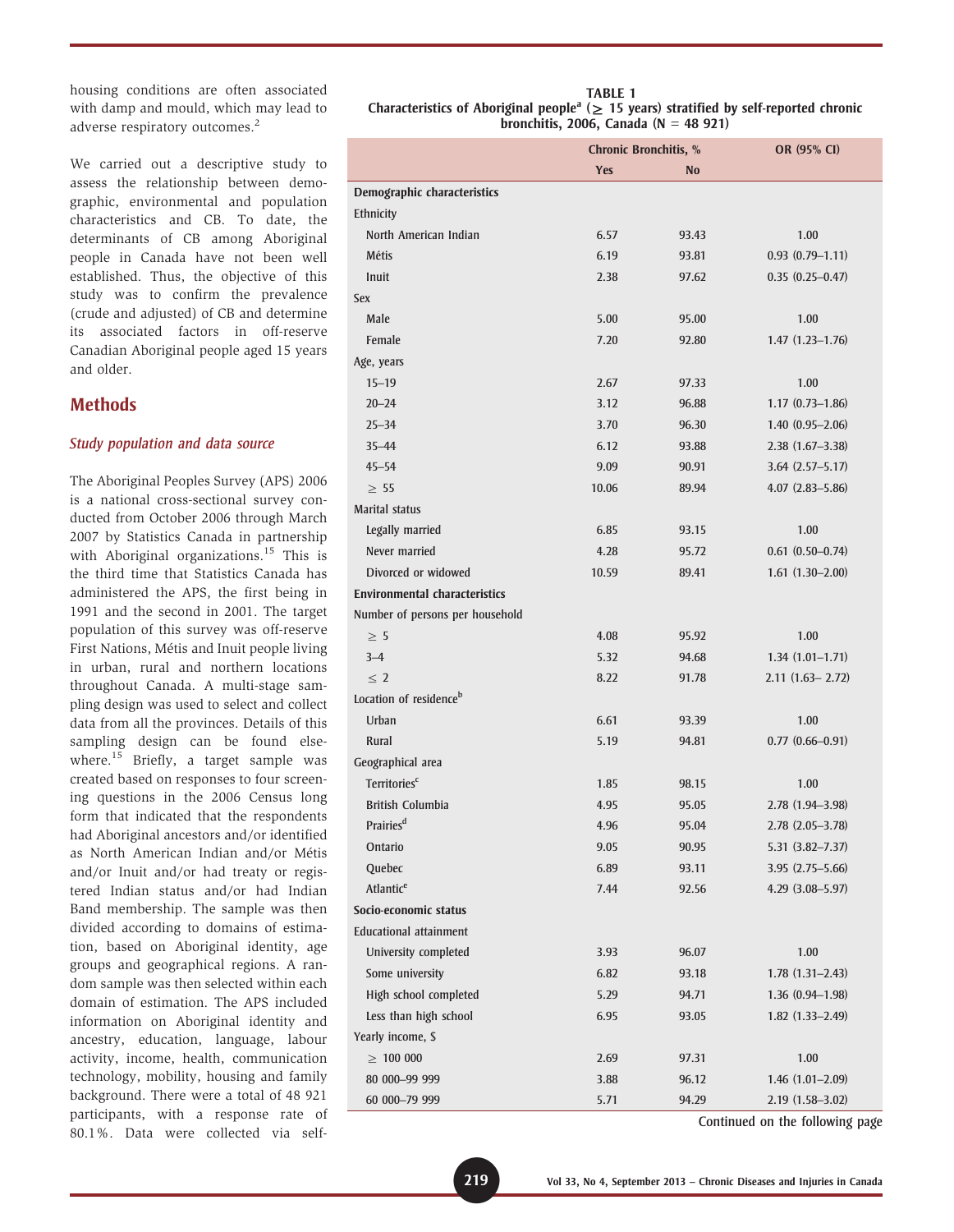TABLE 1 (continued)

|                                       | <b>Chronic Bronchitis, %</b> |           | OR (95% CI)            |
|---------------------------------------|------------------------------|-----------|------------------------|
|                                       | <b>Yes</b>                   | <b>No</b> |                        |
| 40 000-59 999                         | 6.46                         | 93.54     | $2.49(1.83 - 3.40)$    |
| 20 000-39 999                         | 7.08                         | 92.92     | $2.75(2.05-3.69)$      |
| < 20000                               | 11.45                        | 88.55     | $4.66$ $(3.44 - 6.33)$ |
| Lifestyle characteristics             |                              |           |                        |
| Smoking status                        |                              |           |                        |
| Never smoked                          | 3.25                         | 96.75     | 1.00                   |
| Ex-smoker                             | 6.27                         | 93.73     | $1.99(1.54 - 2.56)$    |
| Current smoker                        | 8.32                         | 91.68     | $2.70(2.14 - 3.40)$    |
| <b>Health-related characteristics</b> |                              |           |                        |
| General health status                 |                              |           |                        |
| Excellent                             | 2.21                         | 97.79     | 1.00                   |
| Very good                             | 3.43                         | 96.57     | $1.57(1.13 - 2.16)$    |
| Good                                  | 6.20                         | 93.80     | $2.92(2.16 - 3.94)$    |
| Fair                                  | 14.36                        | 85.64     | $7.41(5.39 - 10.17)$   |
| Poor                                  | 21.94                        | 78.06     | 12.41 (8.88-17.35)     |
| <b>Diabetes</b>                       |                              |           |                        |
| N <sub>0</sub>                        | 8.10                         | 91.90     | 1.00                   |
| Yes                                   | 13.16                        | 86.84     | $1.72(1.01-2.96)$      |
| BMI $(kg/m2)$                         |                              |           |                        |
| < 24.9                                | 6.00                         | 94.00     | 1.00                   |
| $25.0 - 29.9$                         | 5.51                         | 94.49     | $0.91(0.73 - 1.13)$    |
| > 29.9                                | 7.34                         | 92.66     | $1.26(1.02 - 1.55)$    |

Abbreviations: BMI, body mass index; CI, confidence interval; OR, odds ratio.

<sup>a</sup> Based on participants in the APS self-identifying as North American Indian and/or Métis and/or Inuit and/or having treaty or registered Indian status and/or Indian Band membership and/or Aboriginal ancestors.

**b** Based on Statistics Canada determinations.<sup>15</sup>

- <sup>c</sup> Yukon, Northwest Territories, Nunavut.
- <sup>d</sup> Alberta, Saskatchewan, Manitoba.
- <sup>e</sup> New Brunswick, Prince Edward Island, Nova Scotia, Newfoundland.

administered questionnaires or personal interviews over the phone or in person.

The target populations of this survey were Aboriginal children and youth (6–14 years) and Aboriginal adults ( $\geq$  15 years). Since our study focused on the adult population, we excluded APS participants aged less than 15 years.

The University of Saskatchewan Research Ethics Board approved this research. We obtained permission to access the data from Statistics Canada and conducted all analyses within the Statistics Canada Research Data Centre at the University of Saskatchewan.

#### **Measures**

The APS included a set of questions designed to investigate survey participants' chronic conditions. The variables used for the analysis are defined below.

#### **Outcome**

In this report, the outcome variable of interest for adults was based on the following question: ''Have you been told by a doctor, nurse or other health professional that you have: chronic bronchitis?"<sup>15</sup>

#### Factors

Of interest were demographic, environmental, and health and lifestyle variables (see Table 1). Demographic variables consisted of age, sex, ethnicity and marital status; environmental variables consisted of location of residence, number of persons per household and geographical area. Location of residence, rural or urban, was based on Statistics Canada determinations (minimum population concentrations and population density per square kilometer). Geographical areas were broken down into Territories (Yukon, Northwest Territories, Nunavut), British Columbia, Prairies (Alberta, Saskatchewan, Manitoba), Ontario, Quebec, and Atlantic (New Brunswick, Prince Edward Island, Nova Scotia, Newfoundland and Labrador). Healthrelated variables consisted of self-perceived general health status, smoking status and body mass index (BMI). BMI was introduced as a continuous variable in the multivariate model, and was afterwards categorized for a schematic depiction (Figure 2). Socio-economic status variables consisted of education and income.

#### Statistical analysis

We calculated the percentage of participants reporting CB and associated factors. Weight variables computed by Statistics Canada methodologists used in all analyses ensured that the final estimates were representative of the surveyed population. We used weighted multiple logistic regression modelling based on a maximum likelihood to test the association of CB risk factors. Balanced repeated replication resampling technique was used to estimate the standard errors of regression coefficients in order to account for clustering inherited in the study design of the cross-sectional complex survey. Statistically significant two-way interactions were examined. The results of the models are presented as odds ratios (OR) along with the 95% confidence intervals (CIs). Statistical packages SAS version 9.2 (SAS Institute Inc., Cary, NC, US) and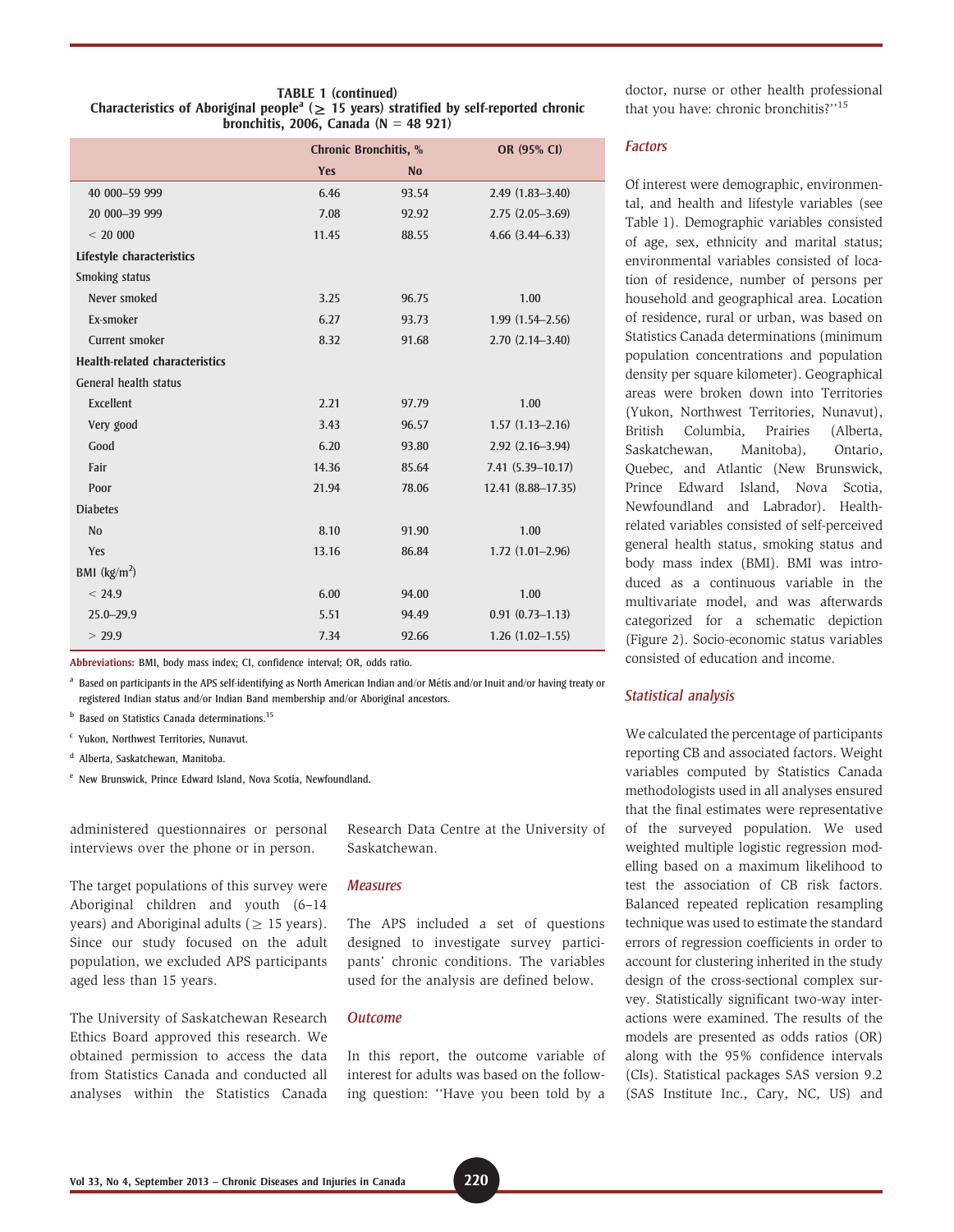STATA version 11.0 were used to conduct all analyses.

## **Results**

Of the adult APS respondents, 50.0% were First Nations, 45.2% were Metis and the remaining 4.8% were Inuit. Due to the small number of Inuit in the dataset, they were excluded from all multivariate analyses.

#### Crude prevalence of chronic bronchitis

Table 1 summarizes both the prevalence and odds ratio for CB. The crude prevalence of CB was 6.6%, 6.2% and 2.4% among First Nations, Metis and Inuit, respectively (Table 1). Overall prevalence was 6.0% for off-reserve Aboriginal people. Prevalence was 8.3% among smokers and 3.3% among non-smokers. CB was more prevalent among females than males (5.0% vs. 7.2%) and increased with age, from 2.7% for those aged 15 to 19 years to 10.1% for those aged 55 years and older. The prevalence was highest in Ontario, at 9.1%, and the Atlantic region, at 7.4%. Prevalence was also higher in those living at a lower income and with a lower educational attainment.

Those with diabetes had a prevalence of 13.2%, while those without had a prevalence of 8.1%.

#### Adjusted prevalence of chronic bronchitis

Table 2 summarizes all the variables that were found to be significant predictors of CB in the multivariate model.

In the multivariate model, the prevalence of CB among Métis did not significantly differ from that among First Nations  $(OR = 1.05; 95\% CI = 1.00-1.10)$ . As expected, older respondents were more likely to report CB compared to those in the youngest age group ( $\geq$  55 years:  $OR = 3.06$ ; 95%  $CI = 2.73 - 3.43$ ). Those who had never married or else were divorced or widowed were less likely to report CB (never married:  $OR = 0.72$ ; 95% CI = 0.68–0.78; divorced/widowed:  $OR = 0.90$ ; 95%  $CI = 0.84 - 0.96$ ). Income and educational attainment were inversely associated with CB; participants who had not completed high school had 1.4 (95%  $CI = 1.30 - 1.57$  times greater odds of

having CB than those with a university degree, and those with an income of less \$20 000 had 3.4 (95% CI = 3.1–3.6) times greater odds of having CB than those with an income of \$80 000 or more. Urban residence was also positively associated

with CB (OR =  $1.31$ ; 95% CI =  $1.25-1.38$ ). BMI was found to be a significant predictor as a quadratic term, representing a U-shaped relationship (BMI =  $25.0-29.9$  kg/m<sup>2</sup>: OR = 0.91, CI = 0.73–1.13; BMI > 29.9 kg/m<sup>2</sup>: OR = 1.26, CI = 1.02-1.55).

#### TABLE 2

#### Results of logistic regression of the prevalence of chronic bronchitis in Aboriginal peoples<sup>a</sup>  $( \geq 15 \text{ years}), 2006, \text{ Canada } (N = 48 \text{ 921})$

|                                    | Regression estimates $(\hat{\beta})$  | OR <sub>adj</sub> (95% CI) |  |
|------------------------------------|---------------------------------------|----------------------------|--|
|                                    | $\hat{\beta}$ (s.e.( $\hat{\beta}$ )) |                            |  |
| Demographic characteristics        |                                       |                            |  |
| Ethnicity                          |                                       |                            |  |
| First Nation (ref)                 |                                       | 1.00                       |  |
| <b>Métis</b>                       | 0.05(0.02)                            | $1.05(1.00-1.10)$          |  |
| <b>Sex</b>                         |                                       |                            |  |
| Male (ref)                         |                                       | 1.00                       |  |
| Female                             | 0.53(0.13)                            | $1.71(1.32 - 2.21)$        |  |
| Age, years                         |                                       |                            |  |
| $15-19$ (ref)                      |                                       | 1.00                       |  |
| $20 - 24$                          | 0.08(0.06)                            | $1.08(0.95-1.23)$          |  |
| $25 - 34$                          | 0.08(0.06)                            | $1.08(0.96 - 1.21)$        |  |
| $35 - 44$                          | 0.65(0.06)                            | $1.92(1.72 - 2.14)$        |  |
| $45 - 54$                          | 1.08(0.06)                            | $2.94(2.63 - 3.29)$        |  |
| $\geq 55$                          | 1.12(0.06)                            | $3.06$ $(2.73 - 3.43)$     |  |
| <b>Marital Status</b>              |                                       |                            |  |
| Legally married (ref)              |                                       | 1.00                       |  |
| Never married                      | $-0.32(0.03)$                         | $0.72$ $(0.68 - 0.78)$     |  |
| Divorced/widowed                   | $-0.11(0.04)$                         | $0.90(0.84 - 0.96)$        |  |
| Location of residence <sup>b</sup> |                                       |                            |  |
| Rural (ref)                        |                                       | 1.00                       |  |
| Urban                              | 0.25(0.02)                            | $1.31(1.25-1.38)$          |  |
| <b>Educational attainment</b>      |                                       |                            |  |
| University                         |                                       | 1.00                       |  |
| Some university                    | 0.29(0.04)                            | $1.33(1.22 - 1.45)$        |  |
| High school completed              | 0.09(0.05)                            | $1.09(0.99 - 1.21)$        |  |
| Less than high school              | 0.36(0.05)                            | $1.43(1.30-1.57)$          |  |
| Income, \$                         |                                       |                            |  |
| $\geq 80000$ (ref)                 |                                       | 1.00                       |  |
| 60 000-79 999                      | 0.66(0.04)                            | $1.94(1.79-2.10)$          |  |
| 40 000-59 999                      | 0.66(0.04)                            | $1.93(1.78-2.08)$          |  |
| 20 000-39 999                      | 0.76(0.04)                            | $2.14(1.98 - 2.31)$        |  |
| < 20000                            | 1.21(0.04)                            | $3.36(3.11 - 3.63)$        |  |
| BMI $(kg/m2)$                      | $-0.07(0.01)$                         | $0.93$ $(0.91 - 0.95)$     |  |
| BMl <sup>2</sup>                   | 0.00(0.00)                            | $1.00$ $(1.00-1.00)$       |  |
| Smoking status                     |                                       |                            |  |
| Never smoked (ref)                 |                                       | 1.00                       |  |
| Ex-smoker                          | 0.78(0.07)                            | $2.19(1.91 - 2.50)$        |  |
| Current smoker                     | 1.18(0.06)                            | $3.24(2.86 - 3.67)$        |  |

Continued on the following page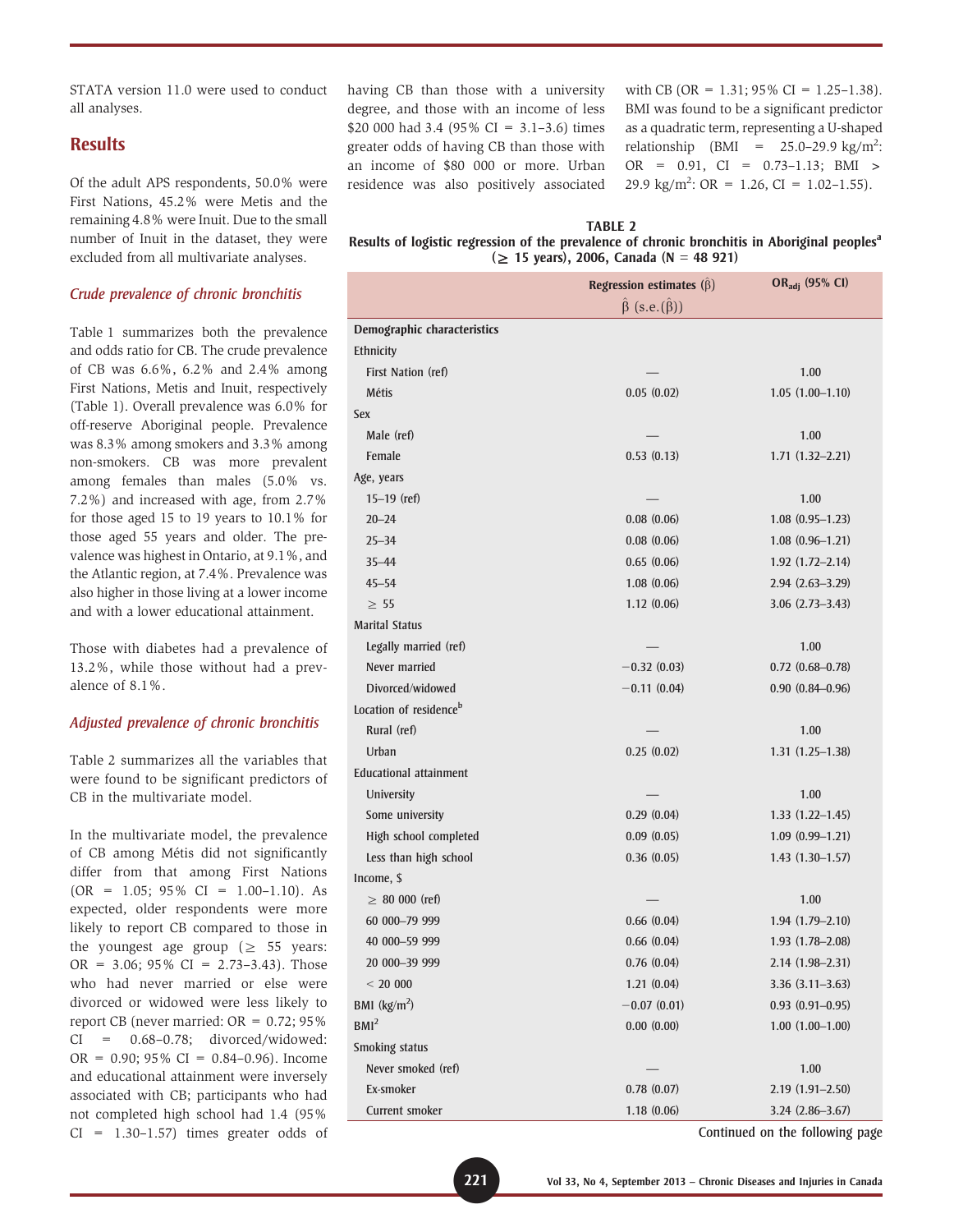#### TABLE 2 (continued) Results of logistic regression of the prevalence of chronic bronchitis in Aboriginal peoples<sup>a</sup>  $( \geq 15 \text{ years}), 2006, \text{ Canada } (N = 48 \text{ 921})$

|                            | Regression estimates $(\hat{\beta})$  | $OR_{\text{adi}}$ (95% CI) |  |
|----------------------------|---------------------------------------|----------------------------|--|
|                            | $\hat{\beta}$ (s.e.( $\hat{\beta}$ )) |                            |  |
| <b>Interactions</b>        |                                       |                            |  |
| (Sex plus smoking status)  |                                       |                            |  |
| Female plus ex-smoker      | $-1.01(0.08)$                         | $0.36(0.31-0.43)$          |  |
| Female plus current smoker | $-0.60(0.07)$                         | $0.55(0.48 - 0.63)$        |  |
| (Sex plus BMI)             |                                       |                            |  |
| Female plus BMI            | 0.01(0.00)                            | $1.01(1.00-1.02)$          |  |

Abbreviations: BMI, body mass index; CI, confidence interval; OR<sub>adi</sub>, adjusted odds ratio; s.e., standard error.

<sup>a</sup> Based on participants in the APS self-identifying as North American Indian and/or Métis and/or Inuit and/or having treaty or registered Indian status and/or Indian Band membership and/or Aboriginal ancestors.

**b** Based on Statistics Canada's determinations.<sup>15</sup>

There were also two significant interactions between sex and smoking status and sex and BMI. Among non-smokers and current smokers, females have a higher probability of CB than do men, whereas among ex-smokers, the probability of CB was slightly lower for

females than males (Figure 1). In all the three categories of BMI (healthy and underweight, overweight, and obese), the probability of CB was significantly higher in females than males. However, this difference was notably greater in obese people.

# **Discussion**

By using a cross-sectional cohort, this study determined the prevalence of CB and examined the associated factors in Aboriginal adults. We found the prevalence of CB to be 6.0% overall, 6.6% for First Nations, 6.2% for Metis, and 2.4% for Inuit. The multivariate analysis showed older age, smoking, obesity, lower educational attainment, lower income, and urban residence to be significantly associated with self-reported physiciandiagnosed CB. Two-way interactions between sex and smoking and between sex and BMI were also observed.

Our analysis found the prevalence of CB to be slightly higher than the 4.9% found by the 2005 CCHS among off-reserve Aboriginal people and the 2.4% found among non-Aboriginal people. The CCHS measures self-reported health-providerdiagnosed CB in a way similar to the APS.

#### FIGURE 1

Error-bar graph showing probability of chronic bronchitis in Aboriginal people  $(\geq 15$  years) by sex and smoking status, 2006, Canada

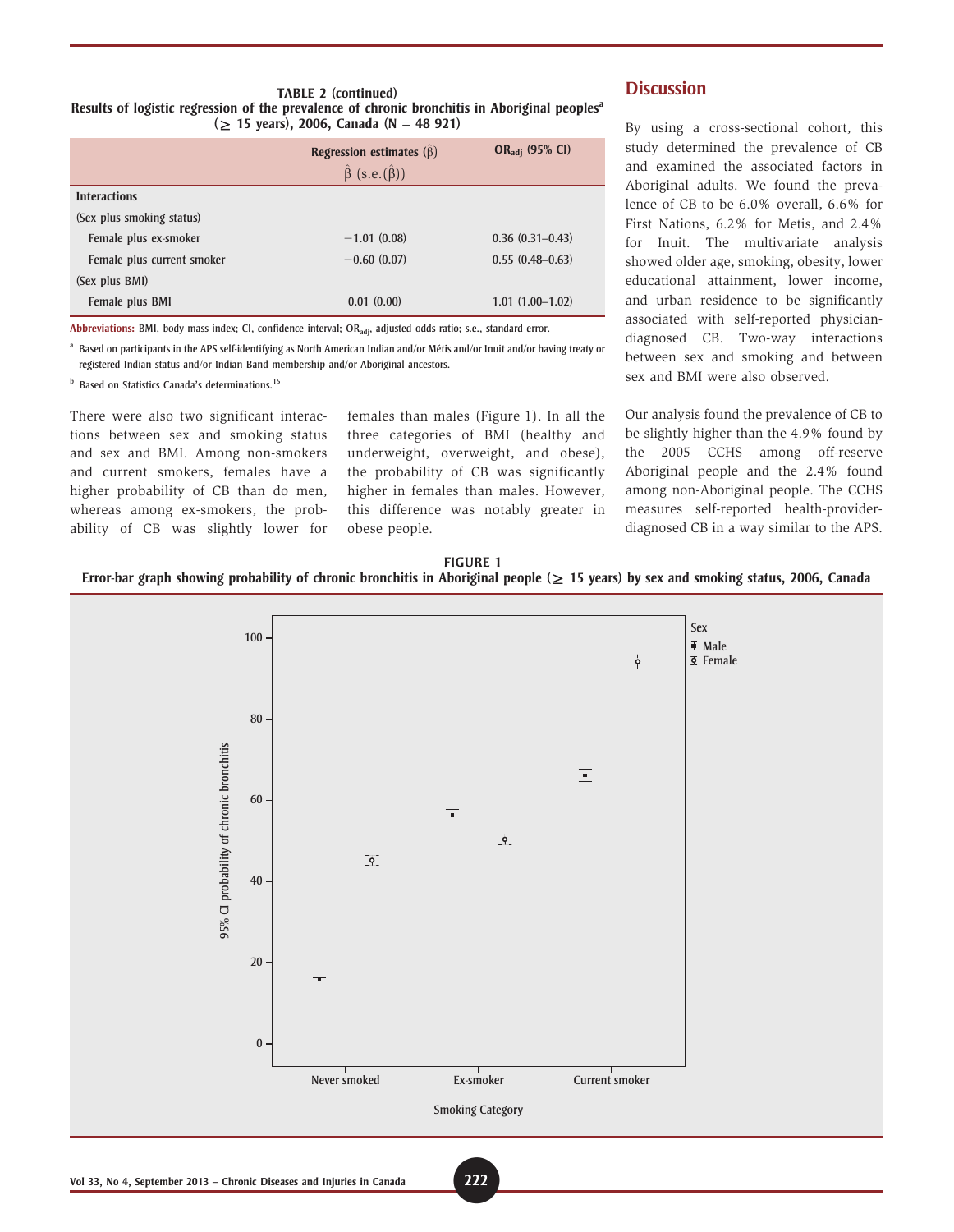FIGURE 2 Error-bar graph showing probability of chronic bronchitis in Aboriginal people ( $\geq$  15 years) by sex and body mass index, 2006, Canada



The prevalence of CB was particularly low among Inuit compared with First Nations and Métis. Since the rates of smoking were highest in this group,  $16$  the low prevalence of CB may be attributed to geographical barriers in access to care and thus decreased opportunities for a diagnosis. This rationale could also be used to at least partly explain the difference observed between locations of residence, in which urban residents were more likely to self-report physician-diagnosed CB compared with rural residents.

Supporting our findings of differences by sex in the prevalence of CB, a study from a small Saskatchewan town that focused on a grain-farming population found the prevalence of CB to be 9.6% among women and 4.2% among men.<sup>17</sup>

Numerous other studies also found smoking, income and poor schooling to be independently associated with CB.<sup>5,18,19</sup> Smoking is an established and major risk factor for CB.<sup>19</sup> Income and education, indicators of socio-economic status, suggest that other variables may be mediating this association.<sup>18</sup> Low income, for example, limits individual options in healthy living environments and foods, which may, in turn, contribute to obesity.20

The link between obesity and chronic respiratory diseases has also become increasingly recognized. In a longitudinal cohort, Guerra et al. $^{21}$  found that patients with CB were more likely to be obese. In our study, we observed a possible Ushaped risk trend (shown in Figure 1), meaning that both low and high BMI correlated with the disease. Guerra et al.<sup>21</sup> also observed a similar, albeit nonsignificant, trend. In addition, they observed a temporal relationship; a BMI of 28 kg/ $m<sup>2</sup>$  or more increased the risk of

receiving a physician-confirmed diagnosis of CB (OR =  $1.80$ ; 95% CI =  $1.32-2.46$ ) two years later. $21$  While their study suggests a causal relationship, more research is needed to elucidate this relationship. Nevertheless, obesity increases the risk of respiratory dysfunction, as indicated by a review of obesity. $22$ 

#### Limitations

There were several limitations to our study. In surveys such as the APS, the measurement of CB lacks clinical accuracy, which could introduce misclassification.<sup>23</sup> The APS asks a single question about CB, whether respondents have been told by a health care professional that they have CB. Diagnosis of chronic diseases may also be influenced by availability and use of health care services, possibly causing systemic bias. In addition, all answers in this survey are self-reported: self-reporting may under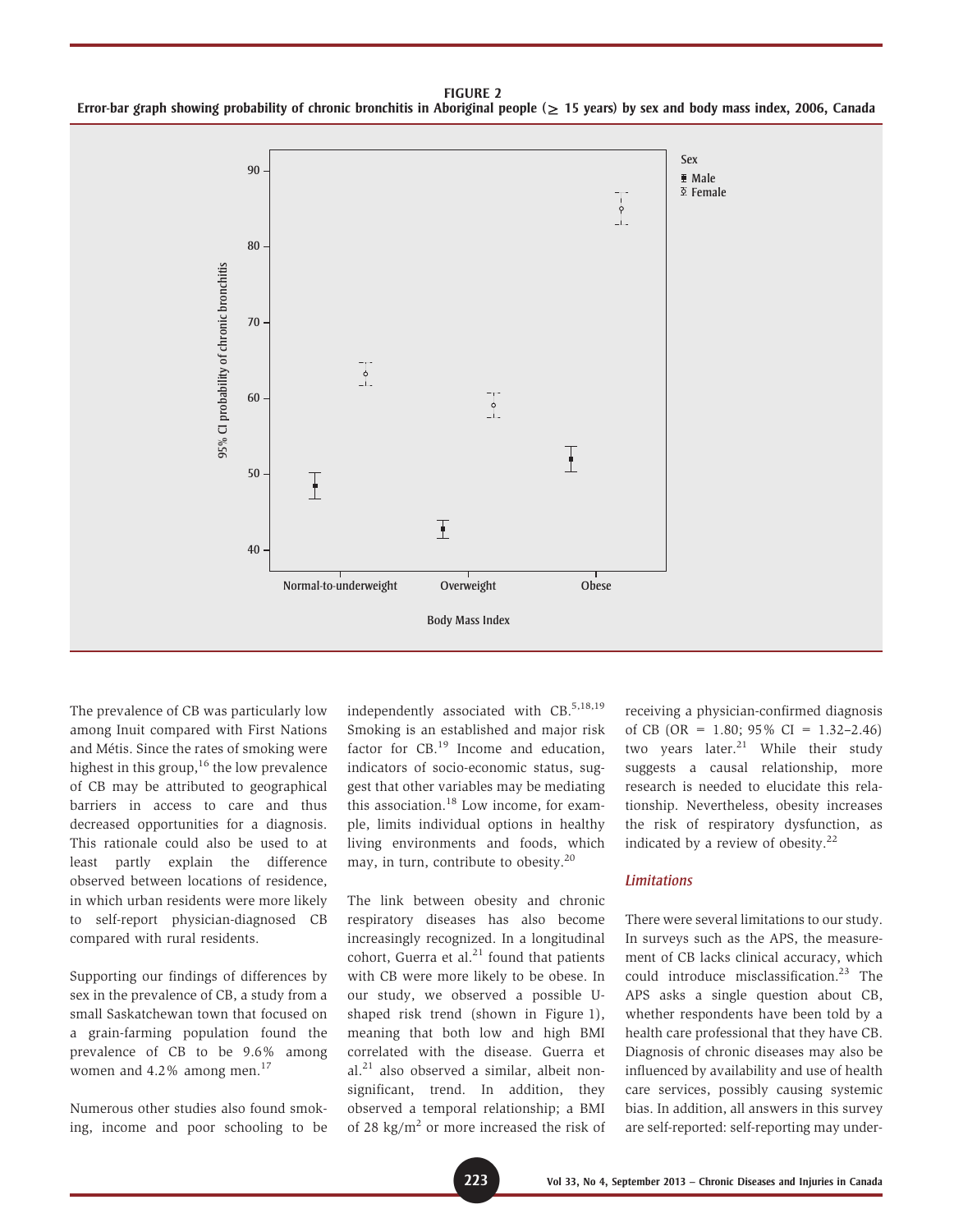estimate the prevalence of some risk factors, such as weight, smoking status and income. Finally, this survey only collected data on off-reserve First Nations. Based on the 2006 Census, about 40% of First Nations people live on reserve.<sup>14</sup> Various statistics do show significant differences between on-reserve and offreserve First Nations, and thus these results may not necessarily be generalizable to all First Nations. In addition, Inuit were removed from the multivariate analysis, further limiting the generalizability of these findings to this population.

# Conclusion

To our knowledge this is the first report that has specifically examined factors associated with CB among the Aboriginal population. Our research provides a snapshot of CB and its determinants; nevertheless, further analyses are needed to explore these associations, particularly how low socio-economic status and obesity may be affecting CB. Our study highlights the importance of smoking cessation and reduction in BMI in this population, particularly among females.

In conclusion, this study showed that potentially preventable risk factors (low socio-economic status, obesity and smoking) were significantly associated with CB after adjusting for possible confounders. Such information may be useful for designing and promoting preventive campaigns specifically for the Aboriginal population.

## Acknowledgements

This study was supported by the Canadian Institute for Health Research pilot project program and the Canadian Centre for Health and Safety in Agriculture.

Conflict of interest: none.

### **References**

1. MacMillan HL, MacMillan AB, Offord DR, Dingle JL. Aboriginal Health. CMAJ. 1996;155:1569-78.

- 2. Sin DD, Wells H, Svenson LW, Man SF. Asthma and COPD among Aboriginals in Alberta, Canada. Chest. 2002;121:1841-6.
- 3. Canadian Community Health Survey (CCHS): detailed information for 2005 (cycle 3.1) [Internet]. Ottawa (ON): Statistics Canada; [modified 2007 Oct 10; cited 2010 Jun 1]. Available from: http:// www23.statcan.gc.ca/imdb/p2SV.pl?Function =getSurvey&SurvId=3226&SurvVer=0& InstaId=15282&InstaVer=3&SDDS=3226  $&$ lang = en $&$ db = imdb $&$ adm =  $&$ dis =  $2$
- 4. Health Canada. A statistical profile on the health of First Nations in Canada: health service utilization in Western Canada, 2000 [Internet]. Ottawa (ON): Health Canada; 2009 [cited 2010 Jun 1]. Available from: http://www.hc-sc.gc.ca/fniah-spnia /pubs/aborig-autoch/2009-stats-profil-vol2 /index-eng.php
- 5. American Thoracic Society. Definitions and classifications of chronic bronchitis, asthma and pulmonary emphysema. Am Rev Respir Dis. 1962;85:762-8.
- 6. Pelkonen M. Smoking: relationship to chronic bronchitis, chronic obstructive pulmonary disease and mortality. Curr Opin Pulm Med. 2008;14:105-9.
- 7. First Nations Information Governance Committee. First Nations Regional Longitudinal Health Survey (RHS) 2002/ 03: results for adults, youth and children living in First Nations communities. Ottawa (ON): First Nations Centre; Nov 2005.
- 8. Minore B, Hill ME, Park J, et al. Understanding respiratory conditions among Ontario's Aboriginal population. Thunder Bay (ON): Centre for Rural and Northern Health Research; 2010.
- 9. Melia RJ, Chinn S, Rona RJ. Respiratory illness and home environment of ethnic groups. Br Med J. 1988;296:1438-41.
- 10. Cooreman J, Redon S, Levallois M, Liard R, Perdrizet S. Respiratory history during infancy and childhood, and respiratory conditions in adulthood. Int J Epidemiol. 1990;19:621-7.
- 11. Wong S. Use and misuse of tobacco among Aboriginal peoples. Paediatr Child Health. 2006;11(10):681-5.
- 12. Aboriginal statistics at a glance. Income [Internet]. Ottawa (ON): Statistics Canada; 2010 [cited 2010 Jul 22]. Available from: http://www.statcan.gc.ca/pub/89-645-x /2010001/income-revenu-eng.htm
- 13. Educational portrait of Canada, 2006 Census [Internet]. Ottawa (ON): Statistics Canada; 2008 [cited 2010 Jul 22]. Available from: http://www12.statcan.gc.ca /english/census06/analysis/education/pdf /97-560-XIE2006001.pdf
- 14. Aboriginal Peoples in Canada in 2006: Inuit, Metis and First Nations, 2006 Census [Internet]. Ottawa (ON): Statistics Canada; 2008 [cited 2010 Jul 20]. Available at: http:// www12.statcan.ca/census-recensement/2006 /as-sa/97-558/pdf/97-558-XIE2006001.pdf
- 15. Aboriginal Peoples Survey (APS) [Internet]. Ottawa (ON): Statistics Canada; 2009 [cited 2010 July 22]. Available at: http://www .statcan.gc.ca/imdb-bmdi/3250-eng.htm
- 16. Hare J. Aboriginal women and healthcare. Friends of women and children in B.C. Report Card, (2004). 3(12).
- 17. Chen Y, Horne SL, McDuffie HH, Dosman JA. Combined effect of grain farming and smoking on lung function and the prevalence of chronic bronchitis. Int J Epidemiol. 1991;20(2):416-23.
- 18. Menezes AM, Victora CG, Rigatto M. Prevalence and risk factors for chronic bronchitis in Pelotas, RS, Brazil: a population based study. Thorax. 1994;49:1217-21.
- 19. Sethi JM, Roschester CL. Smoking and chronic obstructive pulmonary disease. Clin Chest Med. 2000;21:67-86.
- 20. Obesity in Canada. Determinants and contributing factors [Internet]. Ottawa (ON): Statistics Canada; 2010 [cited 2010 Jul 20]. Available at: http://www.phac-aspc.gc.ca /hp-ps/hl-mvs/oic-oac/determ-eng.php
- 21. Guerra S, Sherrill DL, Bobadilla A, Martinez FD, Barbee RA. The relation of body mass index to asthma, chronic bronchitis, and emphysema. Chest. 2002;122:1256-63.